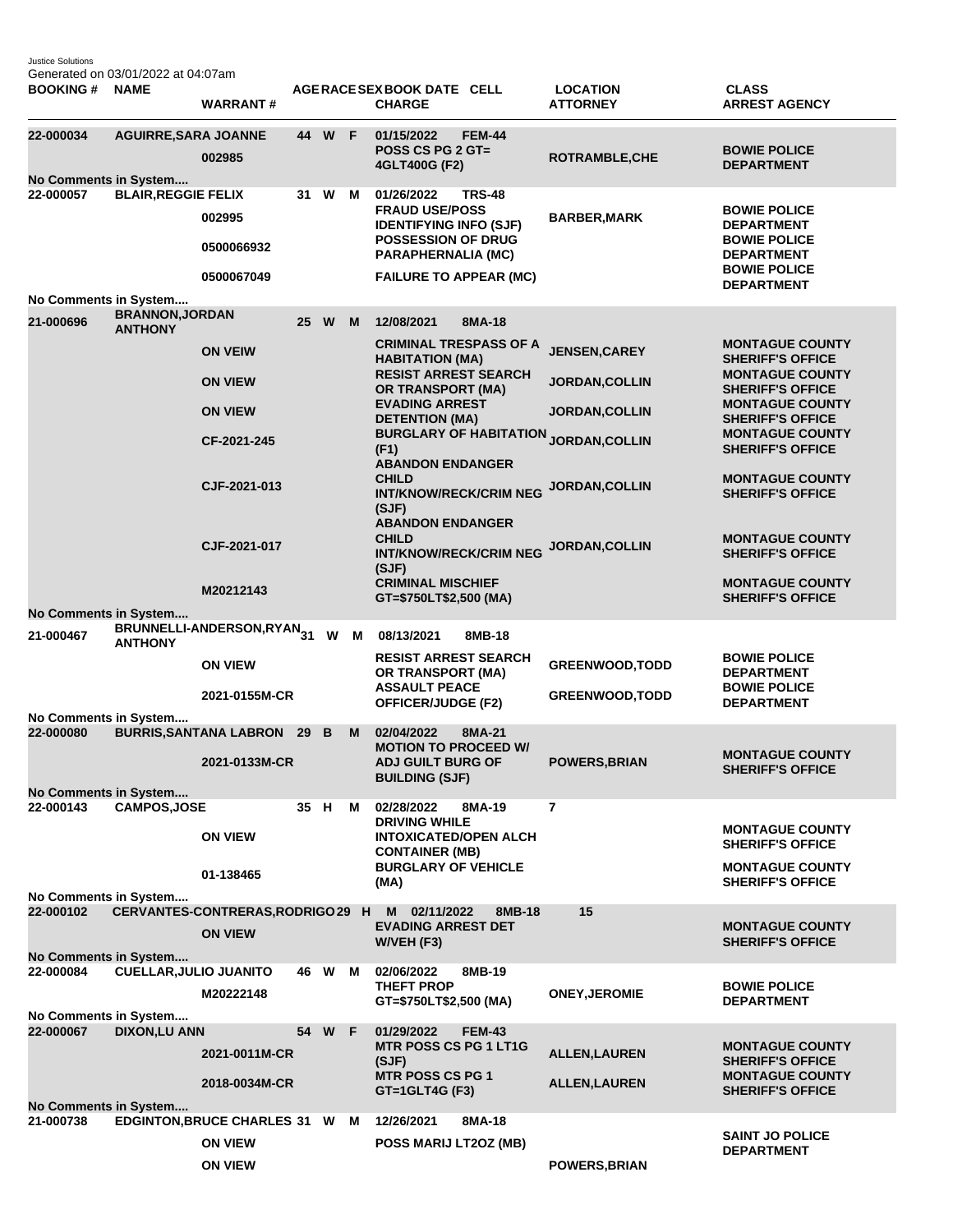| No Comments in System              |                                           |                                                 |      |        |     | POSS CS PG 1<br>GT=4GLT200G (F2)                            |               |                                          | <b>SAINT JO POLICE</b><br><b>DEPARTMENT</b>       |
|------------------------------------|-------------------------------------------|-------------------------------------------------|------|--------|-----|-------------------------------------------------------------|---------------|------------------------------------------|---------------------------------------------------|
| 22-000096                          | <b>ESTRELLA, ERIK</b>                     |                                                 |      | 27 H   | M.  | 02/09/2022                                                  | 8MA-18        |                                          |                                                   |
|                                    |                                           | <b>ON VEIW</b>                                  |      |        |     | POSS OF DRUG PARA (MC)                                      |               |                                          | <b>BOWIE POLICE</b><br><b>DEPARTMENT</b>          |
|                                    |                                           | <b>ON VIEW</b>                                  |      |        |     | POSS CS PG 1 LT1G (SJF)                                     |               | <b>COLE, TIM</b>                         | <b>BOWIE POLICE</b><br><b>DEPARTMENT</b>          |
|                                    |                                           | <b>ON VIEW</b>                                  |      |        |     | POSS CS PG 2 LT 1G (SJF) COLE, TIM                          |               |                                          | <b>BOWIE POLICE</b><br><b>DEPARTMENT</b>          |
| No Comments in System<br>22-000130 | <b>GANN, ALLEN DALE</b>                   |                                                 | 63.  | W      | - M | 02/22/2022                                                  | 8MB-19        |                                          |                                                   |
|                                    |                                           | 12092021-02788931                               |      |        |     | <b>PAROLE VIOLATION (SJF)</b>                               |               |                                          | <b>BOWIE POLICE</b><br><b>DEPARTMENT</b>          |
| No Comments in System<br>22-000142 | <b>GANN, SHANNON DOYLE</b>                |                                                 |      | 50 W   | M   | 02/27/2022                                                  | 8MB-18        | 8                                        |                                                   |
|                                    |                                           | 0500067138                                      |      |        |     | <b>PUBLIC INTOXICATION (MC)</b>                             |               |                                          | <b>MONTAGUE COUNTY</b><br><b>SHERIFF'S OFFICE</b> |
|                                    |                                           | 0500067137                                      |      |        |     | <b>OPEN CONTAINER (MC)</b>                                  |               |                                          | <b>MONTAGUE COUNTY</b><br><b>SHERIFF'S OFFICE</b> |
| No Comments in System<br>22-000131 | <b>HALL, CAMERON CLAY</b>                 |                                                 | 30   | W      | M   | 02/22/2022                                                  | 8MA-21        |                                          |                                                   |
|                                    |                                           |                                                 |      |        |     | <b>BURGLARY OF HABITATION</b>                               |               |                                          | <b>MONTAGUE COUNTY</b>                            |
| No Comments in System              |                                           | 2019-0071M-CR                                   |      |        |     | (F2)                                                        |               |                                          | <b>SHERIFF'S OFFICE</b>                           |
| 21-000295                          | <b>HERNANDEZ, OSCAR</b><br><b>ALFREDO</b> |                                                 | 26 H |        | M   | 05/21/2021                                                  | $1M-47$       |                                          |                                                   |
|                                    |                                           | F2021568                                        |      |        |     | <b>SOB - SEXUAL ASSAULT IN</b><br><b>DISASTER AREA (F1)</b> |               | <b>ODOM,LANHON</b>                       | <b>TEXAS DEPARTMENT OF</b><br><b>PUBLIC SAF</b>   |
|                                    |                                           | PRL2105000127                                   |      |        |     | ICE HOLD ()                                                 |               | <b>ODOM,LANHON</b>                       | <b>TEXAS DEPARTMENT OF</b><br><b>PUBLIC SAF</b>   |
| No Comments in System              |                                           |                                                 |      |        |     |                                                             | 8MA-21        |                                          |                                                   |
| 22-000123                          | <b>HIGGINS, MICHAEL TYRAIL</b>            | 169426                                          |      | 35 W   | M   | 02/18/2022<br><b>FFJ PAROLE VIOLATION</b><br>(SJF)          |               |                                          | <b>MONTAGUE COUNTY</b><br><b>SHERIFF'S OFFICE</b> |
| No Comments in System              |                                           |                                                 |      |        |     |                                                             |               |                                          |                                                   |
| 22-000139                          |                                           | <b>HILL, DAQUADREY KEYTON</b><br><b>ON VIEW</b> | 23 B |        | M   | 02/27/2022<br><b>EVADING ARREST DET</b>                     | 8MA-19        | 16                                       | <b>MONTAGUE COUNTY</b>                            |
|                                    |                                           | CCCR-21-1284-2                                  |      |        |     | W/VEH (F3)<br><b>EVADING ARREST DET</b>                     |               |                                          | <b>SHERIFF'S OFFICE</b><br><b>MONTAGUE COUNTY</b> |
|                                    |                                           | 31727A                                          |      |        |     | $W/NEH$ (F3)<br><b>CONTINUOUS VIOLENCE</b>                  |               |                                          | <b>SHERIFF'S OFFICE</b><br><b>MONTAGUE COUNTY</b> |
| No Comments in System              |                                           |                                                 |      |        |     | <b>AGAINST THE FAMILY (F3)</b>                              |               |                                          | <b>SHERIFF'S OFFICE</b>                           |
| 22-000079                          | <b>HILL, JOHN CHRISTOPHER</b>             |                                                 |      | 37 W M |     | 02/02/2022                                                  | <b>TRS-48</b> |                                          |                                                   |
|                                    |                                           | 003001                                          |      |        |     |                                                             |               | CRIMINAL TRESPASS (MB) BAKER, DOUGLAS L. | <b>BOWIE POLICE</b><br><b>DEPARTMENT</b>          |
| No Comments in System              |                                           |                                                 |      |        |     |                                                             |               |                                          |                                                   |
| 22-000145                          | <b>HILLIARD, DAVID BURNS</b>              |                                                 | 60   | W      | M   | 02/28/2022<br><b>FAILURE TO APPEAR-BURG</b>                 | 8MA-19        |                                          | <b>MONTAGUE COUNTY</b>                            |
|                                    |                                           | 2021-0122M-CR                                   |      |        |     | OF HAB (SJF)                                                |               |                                          | <b>SHERIFF'S OFFICE</b><br><b>MONTAGUE COUNTY</b> |
| <b>No Comments in System</b>       |                                           | 17943-01                                        |      |        |     | <b>PUBLIC INTOX (MC)</b>                                    |               |                                          | <b>SHERIFF'S OFFICE</b>                           |
| 22-000073                          | <b>HOLLAR, DILLON WAYNE</b>               |                                                 |      | 29 W M |     | 01/31/2022                                                  | 8MA-18        |                                          |                                                   |
|                                    |                                           | 002964                                          |      |        |     | <b>CRIMINAL TRESPASS (MB)</b>                               |               |                                          | <b>SAINT JO POLICE</b><br><b>DEPARTMENT</b>       |
|                                    |                                           | 002963                                          |      |        |     | <b>RESIST ARREST SEARCH</b><br>OR TRANSPORT (MA)            |               |                                          | <b>SAINT JO POLICE</b><br><b>DEPARTMENT</b>       |
|                                    |                                           | 002962                                          |      |        |     | <b>CRIMINAL MISCHIEF</b><br>GT=\$750LT\$2,500 (MA)          |               |                                          | <b>SAINT JO POLICE</b><br><b>DEPARTMENT</b>       |
| No Comments in System              |                                           |                                                 |      |        |     |                                                             |               |                                          |                                                   |
| 21-000679                          | <b>HOWARD, MARCY LYNN</b>                 |                                                 | 47   | W F    |     | 11/30/2021<br>SOB - MAN DEL CS PG 1                         | <b>FEM-43</b> |                                          | <b>MONTAGUE COUNTY</b>                            |
|                                    |                                           | F1530580L                                       |      |        |     | GT=4GLT200G (F1)                                            |               |                                          | <b>SHERIFF'S OFFICE</b><br><b>MONTAGUE COUNTY</b> |
|                                    |                                           | CF-2021-241                                     |      |        |     | POSS CS PG 1 LT1G (SJF)                                     |               |                                          | <b>SHERIFF'S OFFICE</b><br><b>MONTAGUE COUNTY</b> |
|                                    |                                           | CM-2021-263                                     |      |        |     | POSS MARIJ LT2OZ (MB)                                       |               |                                          | <b>SHERIFF'S OFFICE</b>                           |
| <b>No Comments in System</b>       |                                           |                                                 |      |        |     |                                                             |               |                                          |                                                   |
| 21-000701                          |                                           | HULEN, REBECCA DANIELLE 31 W F<br>2021-0123M-CR |      |        |     | 12/09/2021<br><b>MAN DEL CS PG 1</b><br>GT=4GLT200G (F1)    | <b>FEM-43</b> |                                          | <b>MONTAGUE COUNTY</b><br><b>SHERIFF'S OFFICE</b> |
| No Comments in System              |                                           |                                                 |      |        |     |                                                             |               |                                          |                                                   |
| 21-000747                          | <b>MCGEE, KEVIN SCOTT</b>                 |                                                 |      | 50 W   | M   | 12/30/2021                                                  | 8MB-21        |                                          |                                                   |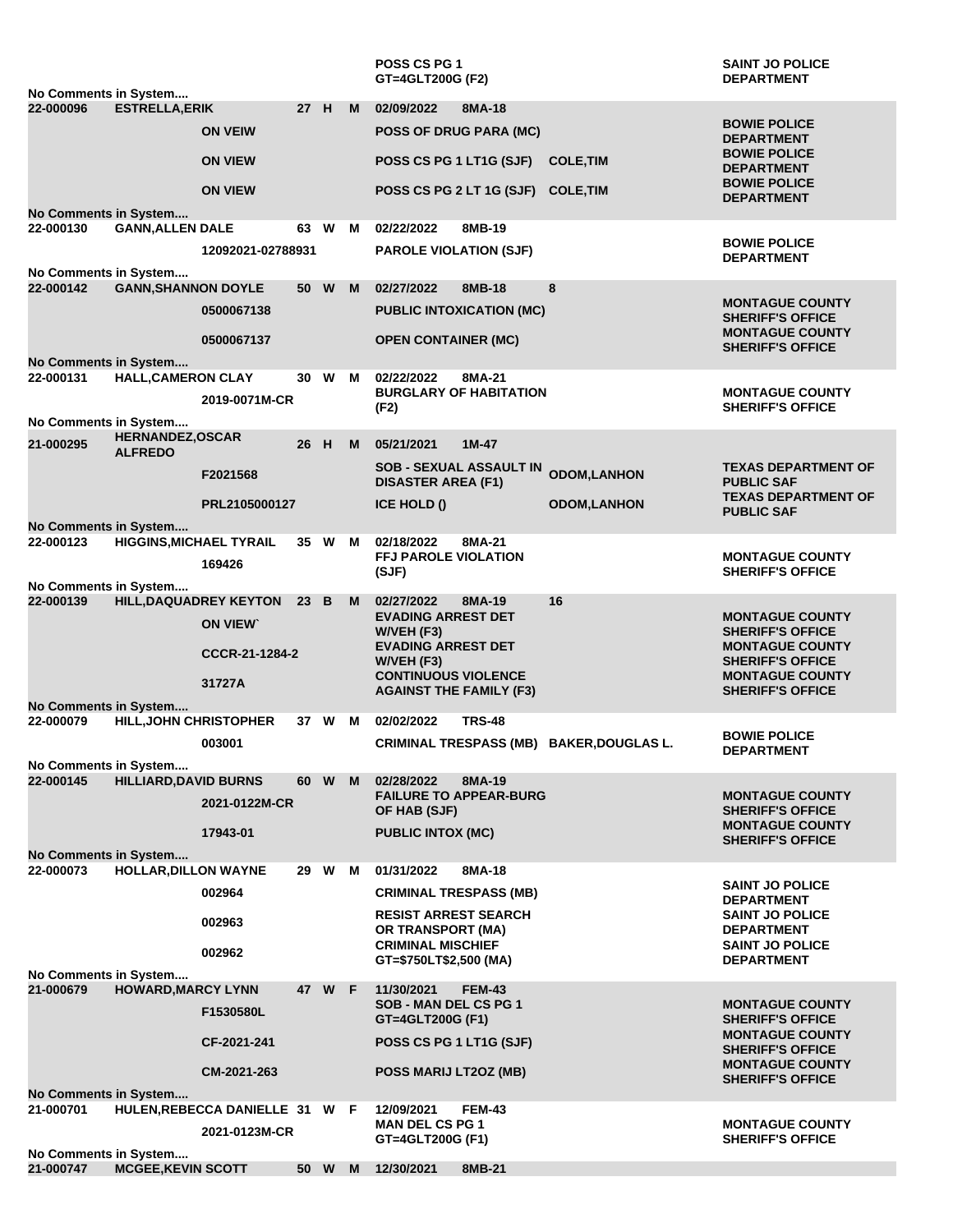|                                                     |                             | <b>ON VIEW</b>                                                    |                 |          |   | <b>AGG ASSAULT</b><br><b>DATE/FAMILY/HOUSE</b><br><b>W/WEAPON (F1)</b>                                                            |                                                   | <b>BOWIE POLICE</b><br><b>DEPARTMENT</b>                                             |  |  |
|-----------------------------------------------------|-----------------------------|-------------------------------------------------------------------|-----------------|----------|---|-----------------------------------------------------------------------------------------------------------------------------------|---------------------------------------------------|--------------------------------------------------------------------------------------|--|--|
| No Comments in System                               |                             |                                                                   |                 |          |   |                                                                                                                                   |                                                   |                                                                                      |  |  |
| 21-000744                                           |                             | <b>MONEY, WESLEY FRANKLIN</b><br><b>ON VIEW</b><br><b>ON VIEW</b> | 25 W M          |          |   | 12/29/2021<br>8MB-21<br><b>EVADING ARREST</b><br><b>DETENTION (MA)</b><br><b>POSS STOLEN PROP(THEFT</b><br>PROP \$100-\$750) (MB) |                                                   | <b>BOWIE POLICE</b><br><b>DEPARTMENT</b><br><b>BOWIE POLICE</b><br><b>DEPARTMENT</b> |  |  |
|                                                     |                             | <b>ON VIEW</b>                                                    |                 |          |   | <b>FRAUD USE/POSS</b><br><b>IDENTIFYING INFO # ITEMS JORDAN, COLLIN</b><br>5LT10 (F3)                                             |                                                   | <b>BOWIE POLICE</b><br><b>DEPARTMENT</b>                                             |  |  |
|                                                     |                             | <b>ON VIEW</b><br>2021-0142M-CR                                   |                 |          |   | <b>POSS DANGEROUS DRUG</b><br>(MA)<br><b>CAPIAS/MTP-POSS CS PG 1</b>                                                              | <b>JORDAN, COLLIN</b><br>JORDAN, COLLIN           | <b>BOWIE POLICE</b><br><b>DEPARTMENT</b><br><b>BOWIE POLICE</b>                      |  |  |
| No Comments in System                               |                             |                                                                   |                 |          |   | LT1G (SJF)                                                                                                                        |                                                   | <b>DEPARTMENT</b>                                                                    |  |  |
| 22-000148                                           | <b>MOORE, RACHEL JOLEEN</b> |                                                                   | 39              | W F      |   | 02/28/2022<br><b>FEM-44</b>                                                                                                       |                                                   |                                                                                      |  |  |
|                                                     |                             | CM-2021-212                                                       |                 |          |   | <b>SOB UNL CARRYING</b>                                                                                                           |                                                   | <b>MONTAGUE COUNTY</b>                                                               |  |  |
|                                                     |                             |                                                                   |                 |          |   | <b>WEAPON (MA)</b><br><b>SOB POSS CS PG 1 LT1G</b>                                                                                |                                                   | <b>SHERIFF'S OFFICE</b><br><b>MONTAGUE COUNTY</b>                                    |  |  |
|                                                     |                             | CF-2022-003                                                       |                 |          |   | <b>DRUG FREE ZONE (F3)</b>                                                                                                        |                                                   | <b>SHERIFF'S OFFICE</b>                                                              |  |  |
| No Comments in System                               |                             |                                                                   |                 |          |   |                                                                                                                                   |                                                   |                                                                                      |  |  |
| 22-000022                                           | <b>NEISS, JERRY ALAN</b>    |                                                                   |                 | 35 W M   |   | 01/12/2022<br>8MB-21                                                                                                              |                                                   |                                                                                      |  |  |
|                                                     |                             | F20212625                                                         |                 |          |   | <b>FAIL TO COMPLY SEX OFF</b><br>DUTY TO REG LIFE/ANNUAL JORDAN, COLLIN                                                           |                                                   | <b>MONTAGUE COUNTY</b>                                                               |  |  |
|                                                     |                             |                                                                   |                 |          |   | (F3)                                                                                                                              |                                                   | <b>SHERIFF'S OFFICE</b>                                                              |  |  |
| No Comments in System                               |                             |                                                                   |                 |          |   |                                                                                                                                   |                                                   |                                                                                      |  |  |
| 22-000065                                           | PADGETT, AMY ELIZABETH      |                                                                   | 25 <sub>2</sub> | W F      |   | 01/29/2022<br><b>FEM-43</b><br><b>MTR - BURGLARY OF</b>                                                                           |                                                   | <b>SAINT JO POLICE</b>                                                               |  |  |
|                                                     |                             | 2020-0042M-CR                                                     |                 |          |   | <b>HABITATION (F2)</b>                                                                                                            | <b>COLE, TIM</b>                                  | <b>DEPARTMENT</b>                                                                    |  |  |
|                                                     |                             | 2020-0153M-CR                                                     |                 |          |   | <b>MTR - POSS CS PG 1</b>                                                                                                         | <b>COLE, TIM</b>                                  | <b>SAINT JO POLICE</b>                                                               |  |  |
|                                                     |                             |                                                                   |                 |          |   | GT=1GLT4G (F3)                                                                                                                    |                                                   | <b>DEPARTMENT</b>                                                                    |  |  |
|                                                     |                             | 2020-0154M-CR                                                     |                 |          |   | <b>MTR - POSS CS PG 1 LT1G</b><br>(F)                                                                                             | <b>COLE, TIM</b>                                  | <b>SAINT JO POLICE</b><br><b>DEPARTMENT</b>                                          |  |  |
|                                                     |                             | 2021-0192M-CR                                                     |                 |          |   | <b>MTR - POSS CS PG 1</b>                                                                                                         | <b>COLE, TIM</b>                                  | <b>SAINT JO POLICE</b>                                                               |  |  |
|                                                     |                             |                                                                   |                 |          |   | GT=4GLT200G (F2)                                                                                                                  |                                                   | <b>DEPARTMENT</b>                                                                    |  |  |
| No Comments in System<br>22-000087                  | <b>SAMPSON, DAVID LYNN</b>  |                                                                   |                 | 31 W M   |   | 02/07/2022<br>8MB-21                                                                                                              |                                                   |                                                                                      |  |  |
|                                                     |                             |                                                                   |                 |          |   | <b>SOB - SELL DIST DISPLAY</b>                                                                                                    |                                                   | <b>MONTAGUE COUNTY</b>                                                               |  |  |
|                                                     |                             | 21-016                                                            |                 |          |   | <b>HARMFUL</b>                                                                                                                    | <b>ROTRAMBLE,CHE</b>                              | <b>SHERIFF'S OFFICE</b>                                                              |  |  |
| <b>MATERIAL/MINOR (MA)</b><br>No Comments in System |                             |                                                                   |                 |          |   |                                                                                                                                   |                                                   |                                                                                      |  |  |
| 21-000266                                           | <b>SANDERS, LANE JOSEPH</b> |                                                                   | 25              | <b>W</b> | M | 05/07/2021<br>8M-16                                                                                                               |                                                   |                                                                                      |  |  |
|                                                     |                             | 2020-0133M-CR                                                     |                 |          |   | <b>MTP - POSS CS PG 1</b>                                                                                                         | <b>WILLIAMS, ROGER</b>                            | <b>BOWIE POLICE</b>                                                                  |  |  |
|                                                     |                             |                                                                   |                 |          |   | GT=4GLT200G (F2)<br><b>MTP - EVADING ARREST</b>                                                                                   |                                                   | <b>DEPARTMENT</b>                                                                    |  |  |
|                                                     |                             | 2020-0134M-CR                                                     |                 |          |   | <b>DETENTION W/VEH OR</b>                                                                                                         | Williams, Roger                                   | <b>BOWIE POLICE</b><br><b>DEPARTMENT</b>                                             |  |  |
|                                                     |                             |                                                                   |                 |          |   | <b>WATERCRAFT (SJF)</b><br><b>RESIST ARREST SEARCH</b>                                                                            |                                                   | <b>BOWIE POLICE</b>                                                                  |  |  |
|                                                     |                             | <b>ON VIEW</b>                                                    |                 |          |   | <b>OR TRANSPORT (MA)</b>                                                                                                          | Williams, Roger                                   | <b>DEPARTMENT</b>                                                                    |  |  |
| No Comments in System                               |                             |                                                                   |                 |          |   |                                                                                                                                   |                                                   |                                                                                      |  |  |
| 22-000026                                           |                             | STEWART, SILVER SHADOW 25 W M                                     |                 |          |   | 01/14/2022<br>8MB-19<br><b>MAN DEL CS PG 2 OR 2-A</b>                                                                             |                                                   | <b>MONTAGUE COUNTY</b>                                                               |  |  |
|                                                     |                             | <b>ON VIEW</b>                                                    |                 |          |   | GT=4GLT400G (F1)                                                                                                                  | <b>JORDAN, COLLIN</b>                             | <b>SHERIFF'S OFFICE</b>                                                              |  |  |
|                                                     |                             | <b>ON VIEW</b>                                                    |                 |          |   | <b>POSS MARIJ</b>                                                                                                                 | <b>MONTAGUE COUNTY</b><br><b>SHERIFF'S OFFICE</b> |                                                                                      |  |  |
|                                                     |                             | <b>ON VIEW</b>                                                    |                 |          |   | GT4OZLT=5LBS (SJF)<br><b>THEFT PROP</b>                                                                                           | <b>JORDAN,COLIN</b>                               | <b>MONTAGUE COUNTY</b>                                                               |  |  |
|                                                     |                             | <b>ON VIEW</b>                                                    |                 |          |   | GT=\$2,500LT\$30K (SJF)<br><b>MAN DEL CS PG 1</b>                                                                                 |                                                   | <b>SHERIFF'S OFFICE</b><br><b>MONTAGUE COUNTY</b>                                    |  |  |
|                                                     |                             |                                                                   |                 |          |   | GT=1GLT4G (F2)                                                                                                                    | <b>JORDAN,COLLIN</b>                              | <b>SHERIFF'S OFFICE</b>                                                              |  |  |
|                                                     |                             | <b>ON VIEW</b>                                                    |                 |          |   | <b>IMPERSONATE PUBLIC</b><br><b>SERVANT (F3)</b>                                                                                  | <b>JORDAN,COLLIN</b>                              | <b>MONTAGUE COUNTY</b><br><b>SHERIFF'S OFFICE</b>                                    |  |  |
|                                                     |                             | 2021-0001M-CR                                                     |                 |          |   | <b>MOTION TO PROCEED W/</b><br><b>ADJ GUILT-POSS CS</b>                                                                           |                                                   | <b>MONTAGUE COUNTY</b><br><b>SHERIFF'S OFFICE</b>                                    |  |  |
|                                                     |                             |                                                                   |                 |          |   | <b>PG1&lt;1G (SJF)</b>                                                                                                            |                                                   |                                                                                      |  |  |
|                                                     |                             | M20222151                                                         |                 |          |   | <b>BURGLARY OF VEHICLE</b><br>(MA)                                                                                                | <b>JORDAN, COLLIN</b>                             | <b>MONTAGUE COUNTY</b><br><b>SHERIFF'S OFFICE</b>                                    |  |  |
| No Comments in System                               |                             |                                                                   |                 |          |   |                                                                                                                                   |                                                   |                                                                                      |  |  |
| 22-000103                                           | <b>TASKER, BILLY DEAN</b>   |                                                                   | 65 W            |          | M | 02/11/2022<br>8MA-21                                                                                                              |                                                   |                                                                                      |  |  |
|                                                     |                             | 2021-0077M-CR                                                     |                 |          |   | <b>MTR POSS CS PG 1 LT1G</b><br>(SJF)                                                                                             |                                                   | <b>MONTAGUE COUNTY</b><br><b>SHERIFF'S OFFICE</b>                                    |  |  |
|                                                     |                             | 2018-0127M-CR                                                     |                 |          |   | <b>MTP POSS CS PG 1 LT1G</b>                                                                                                      |                                                   | <b>MONTAGUE COUNTY</b>                                                               |  |  |
|                                                     |                             |                                                                   |                 |          |   | (SJF)                                                                                                                             |                                                   | <b>SHERIFF'S OFFICE</b>                                                              |  |  |
| No Comments in System                               |                             |                                                                   |                 |          |   |                                                                                                                                   |                                                   |                                                                                      |  |  |